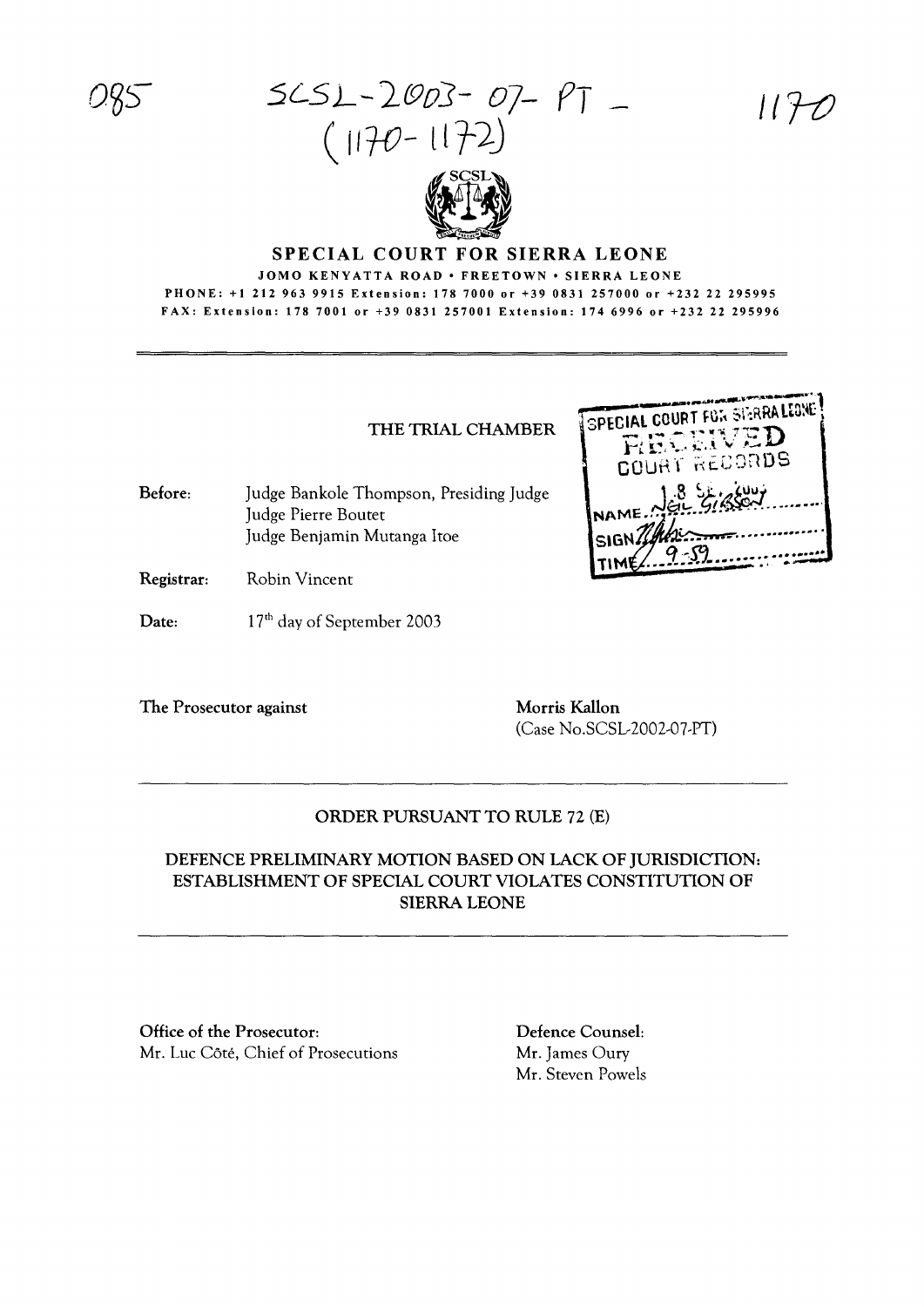$1/7$ SCSL-2003-07-PT

#### THE SPECIAL COURT FOR SIERRA LEONE ("The Special Court")

SITTING as the Trial Chamber ("The Chamber"), composed of Their Lordships, Judge Bankole Thompson, Presiding Judge, Judge Pierre Boutet, and Judge Benjamin Mutanga ltoe;

SEIZED of the Defence Preliminary Motion of the  $16<sup>th</sup>$  day of June, 2003 Based on Lack of Jurisdiction: Establishment of Special Court Violates Constitution of Sierra Leone ("The Preliminary Motion"), in relation to the charges against Morris Kallon ("The Accused");

CONSIDERING the Prosecution's Response to "the Preliminary Motion" dated the 24<sup>th</sup> day of June, 2003 ("The Response") and the Defence Reply thereto of the  $30<sup>th</sup>$  day of July, 2003 ("The Reply");

**CONSIDERING** the entire provisions of Rule 72 of the Rules of Procedure and Evidence ("The Rules");

CONSIDERING, in particular, the provisions of Rule 72 (E) of "the Rules" which provide that "the Chamber" shall refer to the Appeals Chamber for a determination as soon as practicable any preliminary motion which raises a serious issue relating to jurisdiction;

CONSIDERING that "the Defence Preliminary Motion" objects to and contests the jurisdiction of "the Special Court" to try "the Accused" on all the charges contained into the Indictment;

CONSIDERING that the Indictment charges "the Accused" on several counts for Crimes Against Humanity, punishable under Article 2 of the Statute of the Special Court ("The Statute"), Violation of Article 3 Common to the Geneva Conventions and of Additional Protocol II, punishable under Article 3 of "the Statute", and of Other Serious Violations of International Humanitarian Law, punishable under Article 4 of "the Statute";

CONSIDERING that "the Accused" submits that in establishing "the Special Court" the Government of Sierra Leone was duty bound to abide by and honour the Constitution of Sierra Leone, 1991;

CONSIDERING that "the Accused" submits that the creation of "the Special Court" by the United Nations and the Government of Sierra Leone has the effect of amending fundamental aspects of the Constitution of Sierra Leone, 1991 for which no referendum has been consequently held;

CONSIDERING, in particular, that "the Accused" submits that in creating "the Special Court", the Government of Sierra Leone acted unconstitutionally in relying on Section 40 (4) of the Constitution of Sierra Leone, 1991 instead of Section 108;

 $143.7$